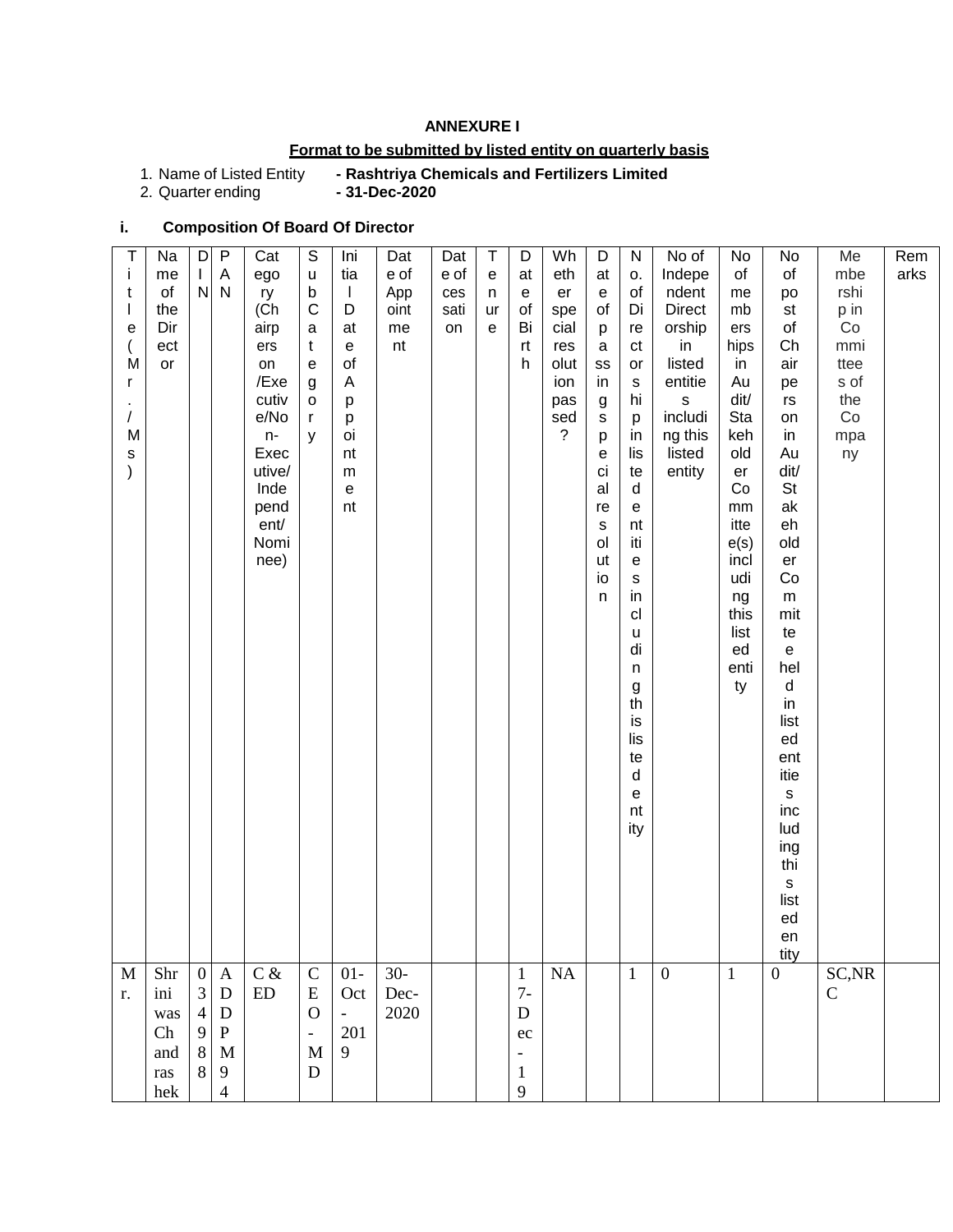|                   | har<br>${\rm Mu}$<br>$\rm{dge}$<br>rika<br>$\bf r$          | $\overline{3}$<br>$7\vert$                                                                                                  | $8\,$<br>$8\mathrm{J}$                                                                                                                                           |                   |                                                         |                                   |                              | $\sqrt{5}$<br>6                                                                                                                   |                        |              |                  |                  |                  |                                 |  |
|-------------------|-------------------------------------------------------------|-----------------------------------------------------------------------------------------------------------------------------|------------------------------------------------------------------------------------------------------------------------------------------------------------------|-------------------|---------------------------------------------------------|-----------------------------------|------------------------------|-----------------------------------------------------------------------------------------------------------------------------------|------------------------|--------------|------------------|------------------|------------------|---------------------------------|--|
| $\mathbf M$<br>r. | Sud<br>hir<br>D.<br>Pan<br>$\rm{ada}$<br>re                 | $\boldsymbol{0}$<br>$\boldsymbol{7}$<br>9<br>$\overline{3}$<br>3<br>$\mathbf{1}$<br>9<br>$\mathbf{1}$                       | $\mathbf{A}$<br>$\boldsymbol{\mathsf{A}}$<br>$\mathbf T$<br>${\bf P}$<br>$\, {\bf P}$<br>5<br>$\mathbf{9}$<br>$\,1\,$<br>9<br>$\mathbf N$                        | ${\rm ED}$        | $18-$<br>De<br>$C-$<br>201<br>$\tau$                    | $26 -$<br>Sep-<br>2018            |                              | $\boldsymbol{0}$<br>$7-$<br>$\mathbf M$<br>ay<br>$\overline{\phantom{a}}$<br>$\mathbf{1}$<br>9<br>$\boldsymbol{6}$<br>$\mathbf 1$ | $\overline{\text{NA}}$ | $\mathbf{1}$ | $\overline{0}$   | $\overline{0}$   | $\boldsymbol{0}$ | RMC                             |  |
| $\mathbf M$<br>r. | $\boldsymbol{\mathrm{Um}}$<br>esh<br>Do<br>ngr<br>${\bf e}$ | $\boldsymbol{0}$<br>$8\,$<br>$\boldsymbol{0}$<br>$\mathfrak{Z}$<br>9<br>$\boldsymbol{0}$<br>$\boldsymbol{7}$<br>3           | $\boldsymbol{\mathsf{A}}$<br>$\, {\bf B}$<br>${\bf D}$<br>${\bf P}$<br>${\bf D}$<br>$\overline{4}$<br>$\,8\,$<br>$\overline{4}$<br>$\boldsymbol{0}$<br>${\bf P}$ | ${\rm ED}$        | $09 -$<br>Feb<br>$\overline{\phantom{a}}$<br>201<br>8   | $\overline{26}$ -<br>Sep-<br>2018 |                              | $\mathbf{1}$<br>$3-$<br>$\mathbf N$<br>$\mathbf O$<br>$V -$<br>$\mathbf{1}$<br>9<br>6<br>$\mathbf 1$                              | $\overline{NA}$        | $\mathbf{1}$ | $\boldsymbol{0}$ | $\mathbf{1}$     | $\boldsymbol{0}$ | SC, RC                          |  |
| $\mathbf M$<br>r. | K.<br>U.<br>Tha<br>nka<br>che<br>$\mathbf n$                | $\boldsymbol{0}$<br>$\sqrt{6}$<br>$\overline{9}$<br>$\overline{4}$<br>$\sqrt{6}$<br>$\overline{4}$<br>$\boldsymbol{7}$<br>6 | $\boldsymbol{\mathsf{A}}$<br>$\mathbf{A}$<br>$\mathsf C$<br>${\bf P}$<br>$\mathbf T$<br>$\sqrt{5}$<br>$\overline{4}$<br>$\boldsymbol{0}$<br>8<br>$\mathbf{M}$    | ${\rm ED}$        | $11-$<br>De<br>$C-$<br>201<br>8                         | $30-$<br>Dec-<br>2020             |                              | $\mathbf{1}$<br>$5-$<br>$\mathrm{J}\mathrm{u}$<br>$1-$<br>$\mathbf{1}$<br>9<br>$\overline{6}$<br>$\overline{c}$                   | $\overline{NA}$        | $\sqrt{2}$   | $\boldsymbol{0}$ | $\boldsymbol{0}$ | $\boldsymbol{0}$ | RMC                             |  |
| $\mathbf M$<br>s. | Alk<br>$\mathbf{a}$<br><b>Ti</b><br>war<br>$\rm i$          | $\boldsymbol{0}$<br>$\frac{3}{5}$<br>$\boldsymbol{0}$<br>$\overline{\mathbf{c}}$<br>$\overline{3}$<br>$\boldsymbol{0}$<br>6 | A<br>$\boldsymbol{\mathsf{A}}$<br>$\mathbf K$<br>${\bf P}$<br>$\mathbf T$<br>$\overline{4}$<br>$\overline{c}$<br>$\overline{4}$<br>$\boldsymbol{0}$<br>${\bf R}$ | <b>NED</b><br>,ND | $06 -$<br>$\rm{Ma}$<br>$r-$<br>201<br>$\overline{7}$    | $21 -$<br>Sep-<br>$2017\,$        |                              | $\boldsymbol{0}$<br>$6-$<br>${\bf S}$<br>${\rm e p}$<br>$\qquad \qquad -$<br>$\,1\,$<br>9<br>$\sqrt{6}$<br>5                      | NA                     | 3            | $\boldsymbol{0}$ | $\mathbf{1}$     | $\boldsymbol{0}$ | AC, N<br>$\mathbb{R}\mathbb{C}$ |  |
| $\mathbf M$<br>r. | Ani<br>$\mathbf{1}$<br>Ku<br>$\operatorname{mar}$           | $\boldsymbol{0}$<br>$\begin{array}{c} 8 \\ 3 \end{array}$<br>$8\,$<br>$\overline{c}$                                        | $\mathbf A$<br>$\mathbf{A}$<br>${\bf D}$<br>$\, {\bf P}$<br>${\bf S}$                                                                                            | $\rm ID$          | $07 -$<br>Ma<br>$\mathbf{r}$ –<br>201<br>$\overline{9}$ | $24 -$<br>Sep-<br>2019            | $\mathfrak{Z}$<br>$\sqrt{6}$ | $\boldsymbol{0}$<br>$2-$<br>$\mathbf{A}$<br>pr                                                                                    | $\rm NA$               | $\mathbf{1}$ | $\mathbf{1}$     | $\mathbf{1}$     | $\boldsymbol{0}$ | AC, R<br>$C,$ NR<br>$\mathbf C$ |  |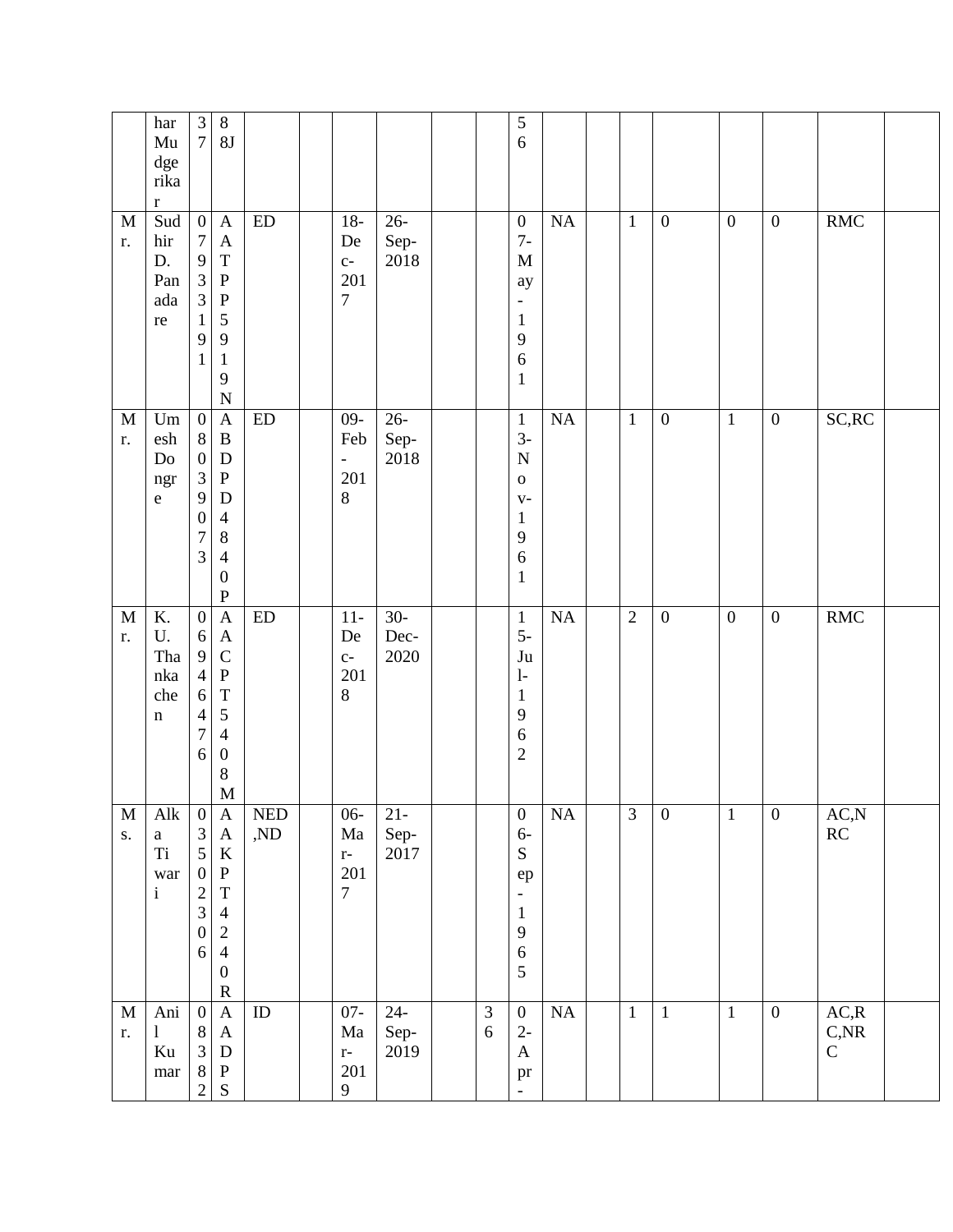|                   | Sin<br>gh                                        | $\sqrt{6}$<br>$\boldsymbol{0}$ | $\boldsymbol{7}$<br>$\boldsymbol{0}$ |                             |                  |           |                             | $\mathbf{1}$<br>9            |           |              |                  |                  |                  |                         |  |
|-------------------|--------------------------------------------------|--------------------------------|--------------------------------------|-----------------------------|------------------|-----------|-----------------------------|------------------------------|-----------|--------------|------------------|------------------|------------------|-------------------------|--|
|                   |                                                  | $\mathbf{1}$                   | $\boldsymbol{7}$                     |                             |                  |           |                             | 5                            |           |              |                  |                  |                  |                         |  |
|                   |                                                  |                                | $\,8\,$                              |                             |                  |           |                             | $\overline{2}$               |           |              |                  |                  |                  |                         |  |
|                   |                                                  |                                | $\mathbf R$                          |                             |                  |           |                             |                              |           |              |                  |                  |                  |                         |  |
| $\mathbf M$       | Sha                                              | $\boldsymbol{0}$               | $\overline{A}$                       | ID                          | $07 -$           | $24 -$    | $\overline{3}$              | $\boldsymbol{0}$             | NA        | $\mathbf{1}$ | $\mathbf{1}$     | $\overline{2}$   | $\mathbf{1}$     | AC, SC                  |  |
| r.                | mb                                               | $\boldsymbol{7}$               | $\mathbf V$                          |                             | $\rm{Ma}$        | Sep-      | 6                           | $4-$                         |           |              |                  |                  |                  | ${,}{\rm RC},\!{\rm N}$ |  |
|                   | hu                                               | $\overline{3}$                 | $\mathbf Y$                          |                             | $r-$             | 2019      |                             | $\mathbf M$                  |           |              |                  |                  |                  | RC                      |  |
|                   | Ku                                               | 6                              | ${\bf P}$                            |                             | 201              |           |                             | ay                           |           |              |                  |                  |                  |                         |  |
|                   | mar                                              | $\,8\,$                        | $\rm K$                              |                             | 9                |           |                             | $\qquad \qquad \blacksquare$ |           |              |                  |                  |                  |                         |  |
|                   |                                                  | $\mathbf 1$                    | $\mathbf{9}$                         |                             |                  |           |                             | $\mathbf{1}$                 |           |              |                  |                  |                  |                         |  |
|                   |                                                  | $\overline{7}$                 | $\mathbf{1}$                         |                             |                  |           |                             | 9                            |           |              |                  |                  |                  |                         |  |
|                   |                                                  | $\overline{c}$                 | $\overline{4}$                       |                             |                  |           |                             | $\overline{7}$               |           |              |                  |                  |                  |                         |  |
|                   |                                                  |                                | 9                                    |                             |                  |           |                             | $\overline{c}$               |           |              |                  |                  |                  |                         |  |
|                   |                                                  |                                | $\, {\bf B}$                         |                             |                  |           |                             |                              |           |              |                  |                  |                  |                         |  |
| $\mathbf M$       | Sha                                              | $\boldsymbol{0}$               | $\boldsymbol{\mathsf{A}}$            | ${\rm ID}$                  | $25 -$           | $30-$     | $\ensuremath{\mathfrak{Z}}$ | $\boldsymbol{0}$             | $\rm NA$  | $\mathbf{1}$ | $\mathbf{1}$     | $\boldsymbol{0}$ | $\boldsymbol{0}$ |                         |  |
| $S_{\star}$       | shi                                              | $\,8\,$                        | $\boldsymbol{\mathrm{H}}$            |                             | Jun              | Dec-      | 6                           | $1-$                         |           |              |                  |                  |                  |                         |  |
|                   | Bal                                              | $\overline{7}$                 | $\, {\bf B}$                         |                             | $\blacksquare$   | 2020      |                             | Ju                           |           |              |                  |                  |                  |                         |  |
|                   | $\rm{a}$                                         | $\overline{7}$                 | ${\bf P}$                            |                             | 202              |           |                             | $1-$                         |           |              |                  |                  |                  |                         |  |
|                   | ${\bf B} {\bf h}$                                | $\boldsymbol{0}$               | $\, {\bf B}$                         |                             | $\boldsymbol{0}$ |           |                             | $\mathbf{1}$                 |           |              |                  |                  |                  |                         |  |
|                   | arti                                             | $\overline{4}$                 | $\boldsymbol{0}$                     |                             |                  |           |                             | 9                            |           |              |                  |                  |                  |                         |  |
|                   |                                                  | $\overline{7}$                 | $\mathfrak{Z}$                       |                             |                  |           |                             | 5                            |           |              |                  |                  |                  |                         |  |
|                   |                                                  | $\overline{7}$                 | $\sqrt{6}$                           |                             |                  |           |                             | $\boldsymbol{0}$             |           |              |                  |                  |                  |                         |  |
|                   |                                                  |                                | $\boldsymbol{0}$                     |                             |                  |           |                             |                              |           |              |                  |                  |                  |                         |  |
|                   |                                                  | $\overline{0}$                 | $\mathbf N$                          |                             |                  | $30-$     |                             |                              | <b>NA</b> |              | $\boldsymbol{0}$ | $\boldsymbol{0}$ | $\overline{0}$   |                         |  |
| $\mathbf M$<br>S. | Ap                                               | $\boldsymbol{7}$               | $\mathbf A$<br>$\mathbf H$           | <b>NED</b><br>$,\!{\rm ND}$ | $01-$            | $\,$ Dec- |                             | $\boldsymbol{0}$<br>$2 -$    |           | $\mathbf{1}$ |                  |                  |                  |                         |  |
|                   | $\mathop{\mathrm{arn}}\nolimits$<br>$\mathbf{a}$ | $\boldsymbol{7}$               | ${\bf R}$                            |                             | Sep<br>$\equiv$  | 2020      |                             | $\mathrm{J}\mathrm{u}$       |           |              |                  |                  |                  |                         |  |
|                   | Sac                                              | $\mathbf{9}$                   | ${\bf P}$                            |                             | 202              |           |                             | $n-$                         |           |              |                  |                  |                  |                         |  |
|                   | hin                                              | $\,8\,$                        | ${\bf S}$                            |                             | $\boldsymbol{0}$ |           |                             | $\mathbf{1}$                 |           |              |                  |                  |                  |                         |  |
|                   | Sha                                              | 5                              | $\mathfrak 3$                        |                             |                  |           |                             | 9                            |           |              |                  |                  |                  |                         |  |
|                   | $\rm{rma}$                                       | $\overline{4}$                 | $\sqrt{6}$                           |                             |                  |           |                             | 6                            |           |              |                  |                  |                  |                         |  |
|                   |                                                  | $\overline{4}$                 | $\ensuremath{\mathfrak{Z}}$          |                             |                  |           |                             | $\overline{7}$               |           |              |                  |                  |                  |                         |  |
|                   |                                                  |                                | $\boldsymbol{0}$                     |                             |                  |           |                             |                              |           |              |                  |                  |                  |                         |  |
|                   |                                                  |                                | $\mathbf E$                          |                             |                  |           |                             |                              |           |              |                  |                  |                  |                         |  |

| <b>Company Remarks</b>      |     |
|-----------------------------|-----|
| Whether Regular chairperson | Yes |
| appointed                   |     |
| Whether Chairperson is      | No  |
| related to MD or CEO        |     |

# **ii. Composition of Committees**

## **a. Audit Committee**

| Sr. | Name of the Director | Category | Chairperson/Membership | Appointment    | <b>Cessation Date</b> |
|-----|----------------------|----------|------------------------|----------------|-----------------------|
| No. |                      |          |                        | Date           |                       |
|     | Anil Kumar Singh     | ID       | Chairperson            | $16$ -Jul-2019 |                       |
|     | Shambhu Kumar        | ID       | Member                 | $16$ -Jul-2019 |                       |
|     | Alka Tiwari          | NED, ND  | Member                 | 25-Apr-2017    |                       |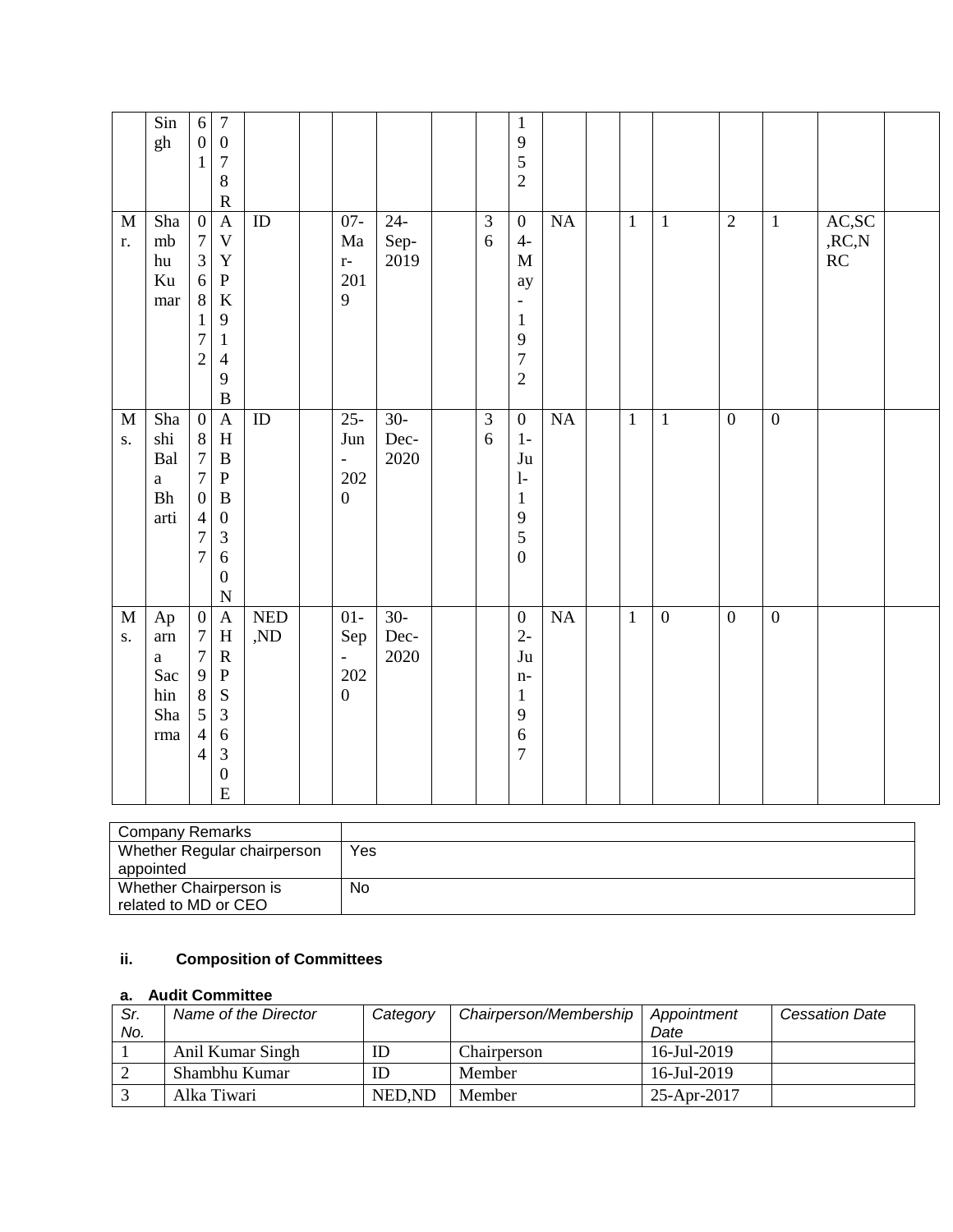| Company Remarks          |     |
|--------------------------|-----|
| <b>Whether Permanent</b> | Yes |
| chairperson appointed    |     |

#### **b. Stakeholders Relationship Committee**

| Sr.<br>No. | Name of the Director     | Category | Chairperson/Membership | Appointment<br>Date | <b>Cessation Date</b> |
|------------|--------------------------|----------|------------------------|---------------------|-----------------------|
|            |                          |          |                        |                     |                       |
|            | Shambhu Kumar            | ID       | Chairperson            | 16-Jul-2019         |                       |
|            | Shriniwas Chandrashekhar | C & E D  | Member                 | 13-Nov-2019         |                       |
|            | Mudgerikar               |          |                        |                     |                       |
|            | <b>Umesh Dongre</b>      | ED       | Member                 | 09-Feb-2018         |                       |

| Company Remarks       |     |
|-----------------------|-----|
| Whether<br>Permanent  | Yes |
| chairperson appointed |     |

#### **c. Risk Management Committee**

| Sr.<br>No. | Name of the Director | Category | Chairperson/Membership | Appointment<br>Date | <b>Cessation Date</b> |
|------------|----------------------|----------|------------------------|---------------------|-----------------------|
|            | <b>Umesh Dongre</b>  | ED       | Chairperson            | 18-Mar-2019         |                       |
|            | Sudhir D. Panadare   | ED       | Member                 | 18-Mar-2019         |                       |
|            | K. U. Thankachen     | ED       | Member                 | 18-Mar-2019         |                       |
|            |                      |          |                        |                     |                       |
|            | Anil Kumar Singh     | ID       | Member                 | 18-Mar-2019         |                       |
|            | Shambhu Kumar        | ID       | Member                 | 08-May-2020         |                       |

| Company Remarks          |     |
|--------------------------|-----|
| <b>Whether Permanent</b> | Yes |
| chairperson appointed    |     |

## **d. Nomination and Remuneration Committee**

| Sr.            | Name of the Director     | Category | Chairperson/Membership | Appointment | <b>Cessation Date</b> |
|----------------|--------------------------|----------|------------------------|-------------|-----------------------|
| No.            |                          |          |                        | Date        |                       |
|                | Anil Kumar Singh         | ID       | Chairperson            | 16-Jul-2019 |                       |
|                | Shambhu Kumar            | ID       | Member                 | 08-May-2020 |                       |
|                | Alka Tiwari              | NED, ND  | Member                 | 09-Feb-2018 |                       |
| $\overline{4}$ | Shriniwas Chandrashekhar | C & E D  | Member                 | 13-Nov-2019 |                       |
|                | Mudgerikar               |          |                        |             |                       |

| Company Remarks          |     |
|--------------------------|-----|
| <b>Whether Permanent</b> | Yes |
| chairperson<br>appointed |     |

## iii. **Meeting of Board of Directors**

| Date(s) of Meeting | Date(s) of Meeting | Whether        | <b>Number of</b>         | <b>Number of Independent</b> |
|--------------------|--------------------|----------------|--------------------------|------------------------------|
| (if any) in the    | (if any) in the    | requirement of | <b>Directors present</b> | <b>Directors present</b>     |
| previous quarter   | relevant quarter   | Quorum met     |                          |                              |
| 29-Jul-2020        | 09-Oct-2020        | Yes            |                          |                              |
| $11-Aug-2020$      | 10-Nov-2020        | Yes            |                          |                              |
| $11-Sep-2020$      | 19-Nov-2020        | Yes            |                          |                              |
|                    | 16-Dec-2020        | Yes            |                          |                              |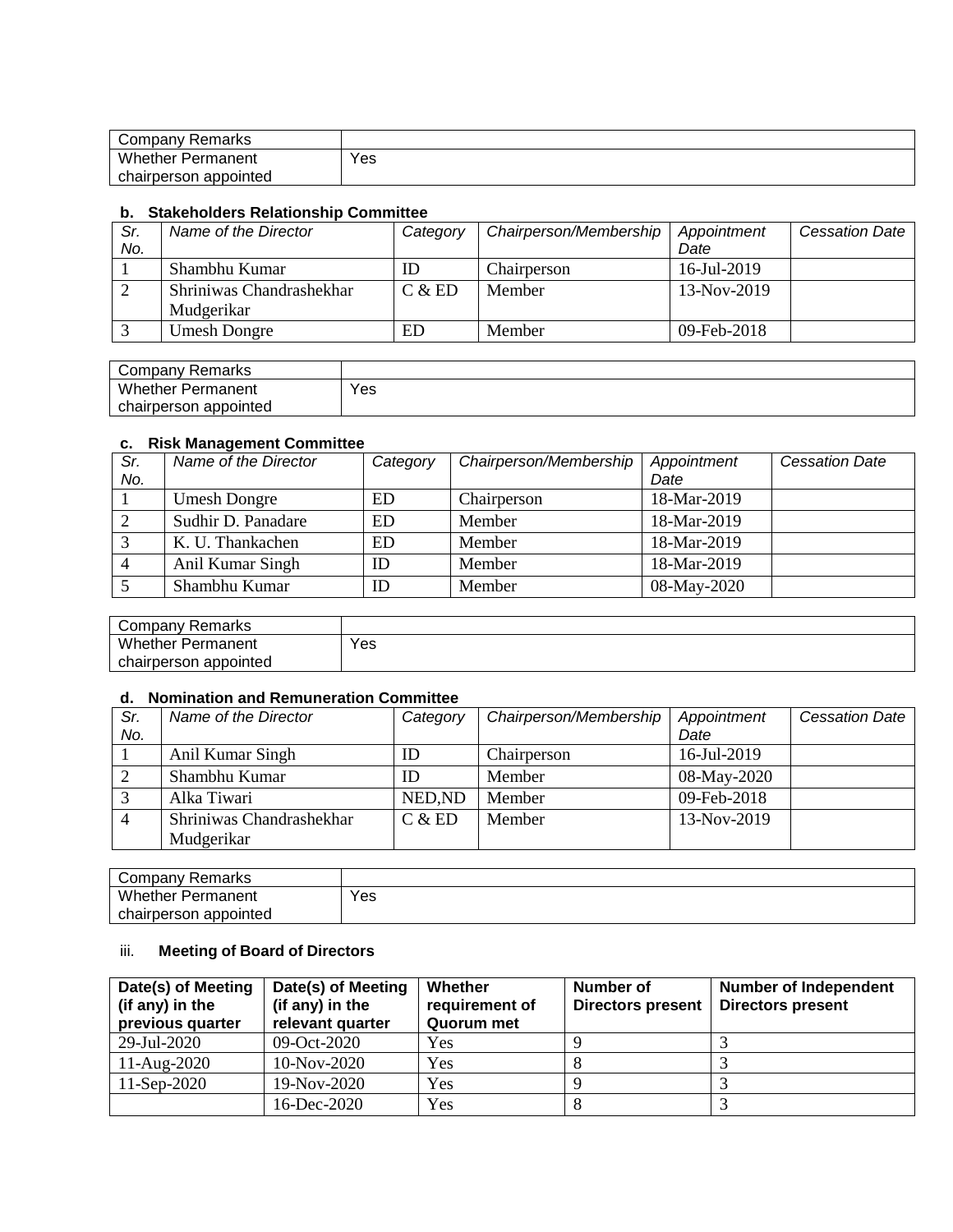| Company Remarks               |     |
|-------------------------------|-----|
| Maximum gap between any       | -31 |
| two consecutive (in number of |     |
| days)                         |     |

#### iv. **Meeting of Committees**

| Name of the<br><b>Committee</b> | Date(s) of<br>meeting during<br>of the committee<br>in the previous<br>quarter | Date(s) of<br>meeting of the<br>committee in the<br>relevant quarter | Whether<br>requirement<br>of Quorum<br>met (Yes/No) | Number of<br><b>Directors</b><br>present | Number of<br>independent<br>directors<br>present |
|---------------------------------|--------------------------------------------------------------------------------|----------------------------------------------------------------------|-----------------------------------------------------|------------------------------------------|--------------------------------------------------|
| <b>Audit Committee</b>          | $11-Aug-2020$                                                                  |                                                                      | Yes                                                 |                                          |                                                  |
| <b>Audit Committee</b>          |                                                                                | 09-Oct-2020                                                          | Yes                                                 |                                          |                                                  |
| <b>Audit Committee</b>          |                                                                                | 10-Nov-2020                                                          | Yes                                                 |                                          |                                                  |

| Company Remarks                                                                                 |    |
|-------------------------------------------------------------------------------------------------|----|
| Maximum gap between any<br>two consecutive (in number of<br>days) [Only for Audit<br>Committeel | 58 |

#### v. **Related Party Transactions**

| <b>Subject</b>                                                                                            | <b>Compliance status</b><br>(Yes/No/NA) | <b>Remark</b> |
|-----------------------------------------------------------------------------------------------------------|-----------------------------------------|---------------|
| Whether prior approval of audit committee obtained                                                        | Not Applicable                          |               |
| Whether shareholder approval obtained for material RPT                                                    | Not Applicable                          |               |
| Whether details of RPT entered into pursuant to omnibus<br>approval have been reviewed by Audit Committee | Not Applicable                          |               |

| Disclosure of notes on related  |  |
|---------------------------------|--|
| party transactions and          |  |
| Disclosure of notes of material |  |
| related party transactions      |  |

## **VI. Affirmations**

- 1. The composition of Board of Directors is in terms of SEBI (Listing obligations and disclosure requirements) Regulations, 2015. - **No**
- 2. The composition of the following committees is in terms of SEBI(Listing obligations and disclosure requirements) Regulations, 2015
	- a. Audit Committee **Yes**
	- b. Nomination & remuneration committee **Yes**
	- c. Stakeholders relationship committee **Yes**
	- d. Risk management committee (applicable to the top 100 listed entities) **- Yes**
- 3. The committee members have been made aware of their powers, role and responsibilities as